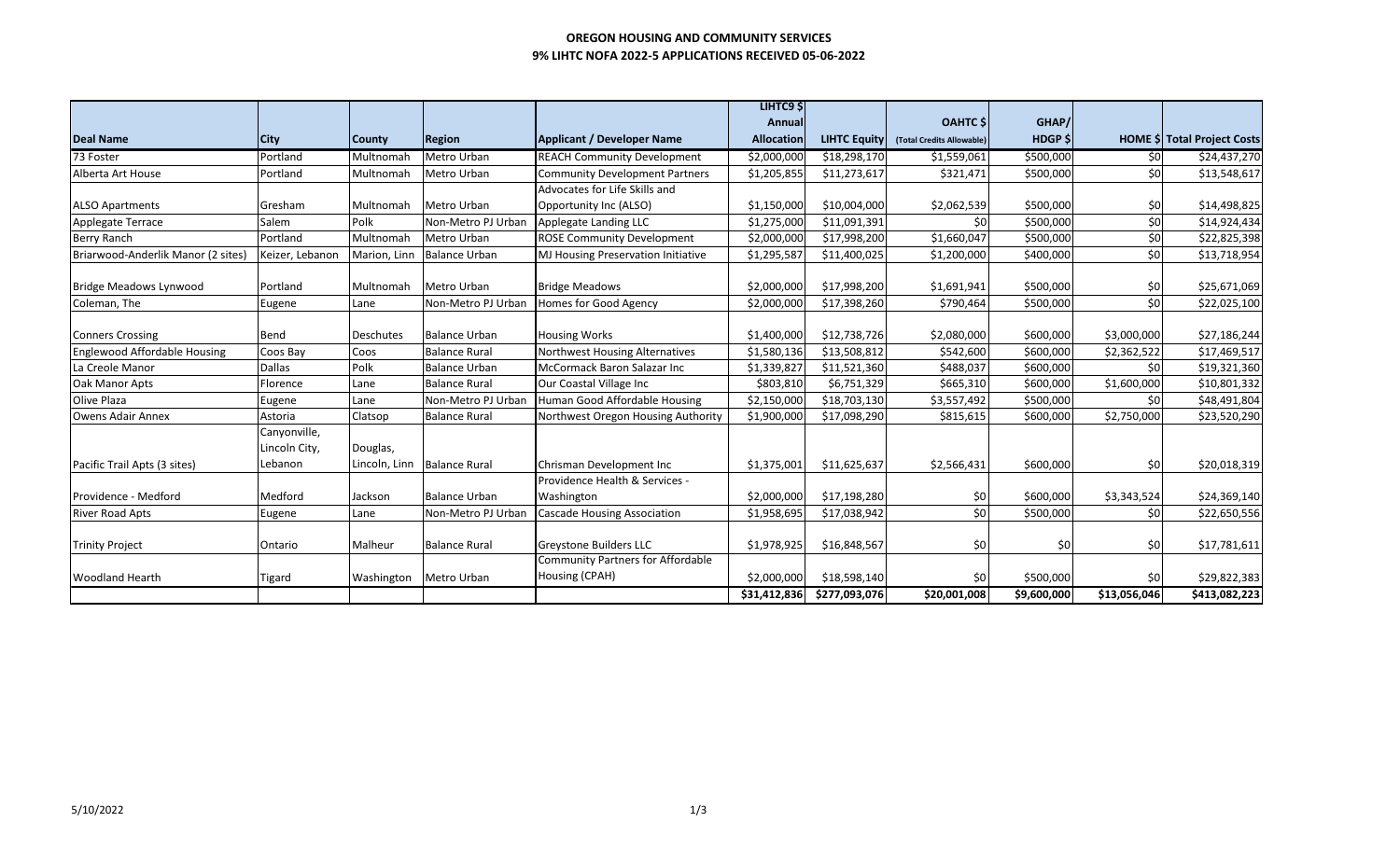## **OREGON HOUSING AND COMMUNITY SERVICES 9% LIHTC NOFA 2022-5 APPLICATIONS RECEIVED 05-06-2022**

| <b>Deal Name</b>                                  | <b>Construction</b><br><b>Building Type</b> | <b>Total</b><br><b>Units</b> | <b>PBRA</b><br><b>Units</b> | <b>PBRA Type</b>    | <b>PSH</b> | <b>Units Population (Services)</b>     | <b>AMI</b>      | # ≤60% # ≤50% # ≤30%<br><b>AMI</b> | <b>AMI</b>     | N/A<br>(Mgrs) |
|---------------------------------------------------|---------------------------------------------|------------------------------|-----------------------------|---------------------|------------|----------------------------------------|-----------------|------------------------------------|----------------|---------------|
| 73 Foster                                         | <b>New Construction</b>                     | 64                           | 22                          | <b>PSH</b>          |            | 22 FAM/WF HOM                          | 41              |                                    | 22             | $\mathbf{1}$  |
| Alberta Art House                                 | <b>New Construction</b>                     | 20                           | $\Omega$                    |                     |            | OFAM/WF PI                             | 13              |                                    | $\overline{7}$ |               |
| <b>ALSO Apartments</b>                            | <b>New Construction</b>                     | 39                           | $\Omega$                    |                     |            | 0 FAM/WF DIS (IDD)                     | 38              | 1                                  |                |               |
| <b>Applegate Terrace</b>                          | <b>New Construction</b>                     | 48                           | $\Omega$                    |                     |            | O VETS SUD                             | 36              | $\overline{7}$                     | 4              |               |
| Berry Ranch                                       | <b>New Construction</b>                     | 50                           | $\Omega$                    |                     |            | 0 FAM/WF DIS (PHY IDD)                 | 16              | 25                                 | 8              | $\mathbf 1$   |
| Briarwood-Anderlik Manor (2 sites)                | Preservation                                | 30                           | 29                          | <b>RD &amp; HAP</b> |            | 0 SEN                                  |                 |                                    | 29             | $\mathbf{1}$  |
| <b>Bridge Meadows Lynwood</b>                     | <b>New Construction</b>                     | 40                           | $\Omega$                    |                     |            | FAM/WF SEN DIS (PHY)<br>O Foster Youth | 38              | 2                                  |                |               |
| Coleman, The                                      | <b>New Construction</b>                     | 52                           | 18                          | <b>Local PBV</b>    |            | 0 P                                    | $\overline{52}$ |                                    |                |               |
|                                                   |                                             |                              |                             |                     |            | SEN DIS (PHY) Chronic                  |                 |                                    |                |               |
| <b>Conners Crossing</b>                           | <b>New Construction</b>                     | 47                           | 0                           |                     |            | 0 Health Conditions                    | 0               | 47                                 |                |               |
| <b>Englewood Affordable Housing</b>               | New Construction                            | 40                           | $\Omega$                    |                     |            | 0 FAM/WF                               | 28              | 11                                 |                | 1             |
| La Creole Manor                                   | Preservation                                | 60                           | 59                          | HAP                 |            | 0 SEN DIS (PHY) Frail                  | $\mathbf{1}$    | 11                                 | 47             | $\mathbf{1}$  |
| Oak Manor Apts                                    | <b>New Construction</b>                     | 24                           | $\Omega$                    |                     |            | 0 FAM/WF                               | 10              | $\overline{7}$                     | 7              |               |
| Olive Plaza                                       | Rehabilitation                              | 150                          | 149                         | HAP                 |            | 0 SEN                                  |                 | 75                                 | 74             | 1             |
| <b>Owens Adair Annex</b>                          | <b>New Construction</b>                     | 50                           | 25                          | Local PBV           |            | 13 SEN DIS (PHY) HOM                   | 25              |                                    | 25             |               |
| Pacific Trail Apts (3 sites)                      | Preservation                                | 108                          | 72                          | <b>RD</b>           |            | 0 SEN                                  | 108             |                                    |                |               |
| Providence - Medford                              | <b>New Construction</b>                     | 75                           | 69                          | <b>PSH</b>          |            | 69 HOM                                 |                 |                                    | 74             | 1             |
| <b>River Road Apts</b>                            | <b>New Construction</b>                     | 48                           | $\Omega$                    |                     |            | 0 FAM/WF DIS (PHY)                     | 36              | 11                                 |                | $\mathbf{1}$  |
| <b>New Construction</b><br><b>Trinity Project</b> |                                             | 25                           | $\mathbf{0}$                |                     |            | FAM/WF Family<br>0 Unification Program | 24              |                                    |                | $\mathbf{1}$  |
| <b>Woodland Hearth</b>                            | <b>New Construction</b>                     | 63<br>1,033                  | 22<br>465                   | <b>PSH</b>          | 126        | 22 FAM/WF HOM                          | 41<br>507       | 197                                | 22<br>319      | 9             |